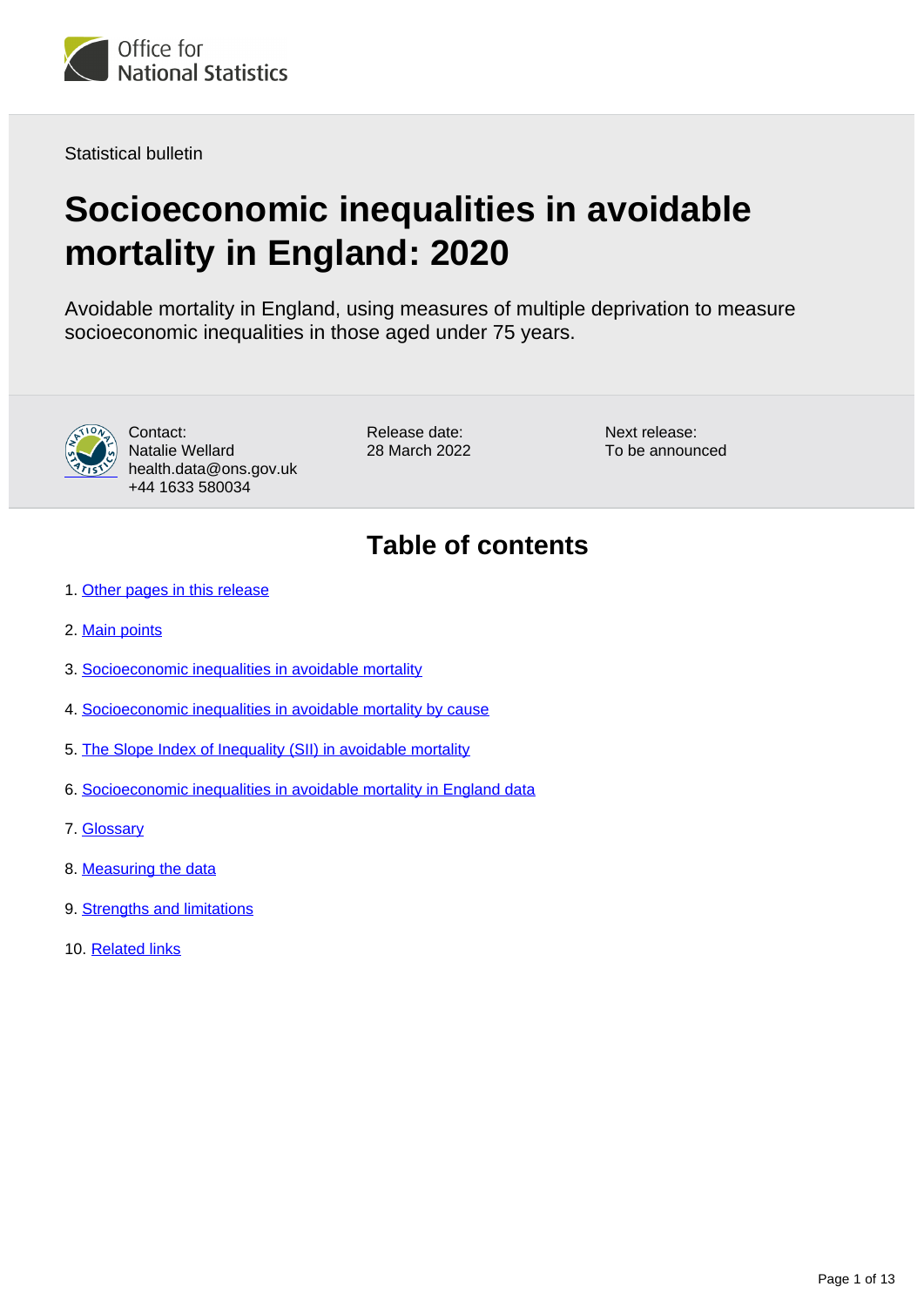## <span id="page-1-0"></span>**1 . Other pages in this release**

More commentary on socioeconomic inequalities in avoidable mortality is available on the following page:

[Socioeconomic inequalities in avoidable mortality in Wales: 2020](https://www.ons.gov.uk/peoplepopulationandcommunity/birthsdeathsandmarriages/deaths/bulletins/socioeconomicinequalitiesinavoidablemortalityinwales/previousReleases)

## <span id="page-1-1"></span>**2 . Main points**

- Avoidable deaths accounted for 40.1% of all male deaths in the most deprived areas of England compared with 17.8% in the least deprived areas in 2020; for female deaths, it was 26.7% and 11.9%, respectively.
- Avoidable mortality rates in 2020 statistically significantly increased compared with 2019; this increase was substantially greater for those living in the most deprived areas.
- Avoidable mortality rates due to coronavirus (COVID-19) were statistically significantly higher in the most deprived areas compared with the least deprived areas.
- The Slope Index of Inequality (SII) indicated that there were 479.4 additional deaths per 100,000 males and 275.3 additional deaths per 100,000 females living in the most deprived areas compared with the least deprived areas.
- There was a statistically significant increase in the SII in 2020 compared with 2019, indicating inequality widened between the most and least deprived areas.

### **Statistician's comment**

"Today's data shows those living in the most deprived areas have a substantially higher rate of death from avoidable causes in 2020 than those living in the least deprived areas; deaths due to COVID-19 and other causes such as drugs and alcohol were notably higher in the most deprived areas.

The gap in avoidable mortality between the most and least deprived areas widened to its highest level since 2004 for males, and highest since the data began in 2001 for females. While deaths due to COVID-19 have widened this gap in 2020, it is necessary to undertake further analysis to assess the influence of the pandemic on the change in risk in other causes of avoidable death too and how it impacts on the inequality in future years."

Chris White, Head of Health Inequalities, at the Office for National Statistics.

Data in this release have been created using the [Organisation for Economic Co-operation and Development's](https://www.oecd.org/health/health-systems/Avoidable-mortality-2019-Joint-OECD-Eurostat-List-preventable-treatable-causes-of-death.pdf?_ga=2.95253274.785549825.1636041196-1164473472.1612863517)  [\(OECD's\) international avoidable mortality definition \(PDF, 694KB\)](https://www.oecd.org/health/health-systems/Avoidable-mortality-2019-Joint-OECD-Eurostat-List-preventable-treatable-causes-of-death.pdf?_ga=2.95253274.785549825.1636041196-1164473472.1612863517). Avoidable deaths are defined as either preventable or treatable for those aged under 75 years. Coronavirus (COVID-19) has been assigned as a preventable cause of death. For further details, see [our Socioeconomic inequalities in avoidable mortality QMI](https://www.ons.gov.uk/peoplepopulationandcommunity/healthandsocialcare/causesofdeath/methodologies/socioeconomicinequalitiesinavoidablemortalityqmi).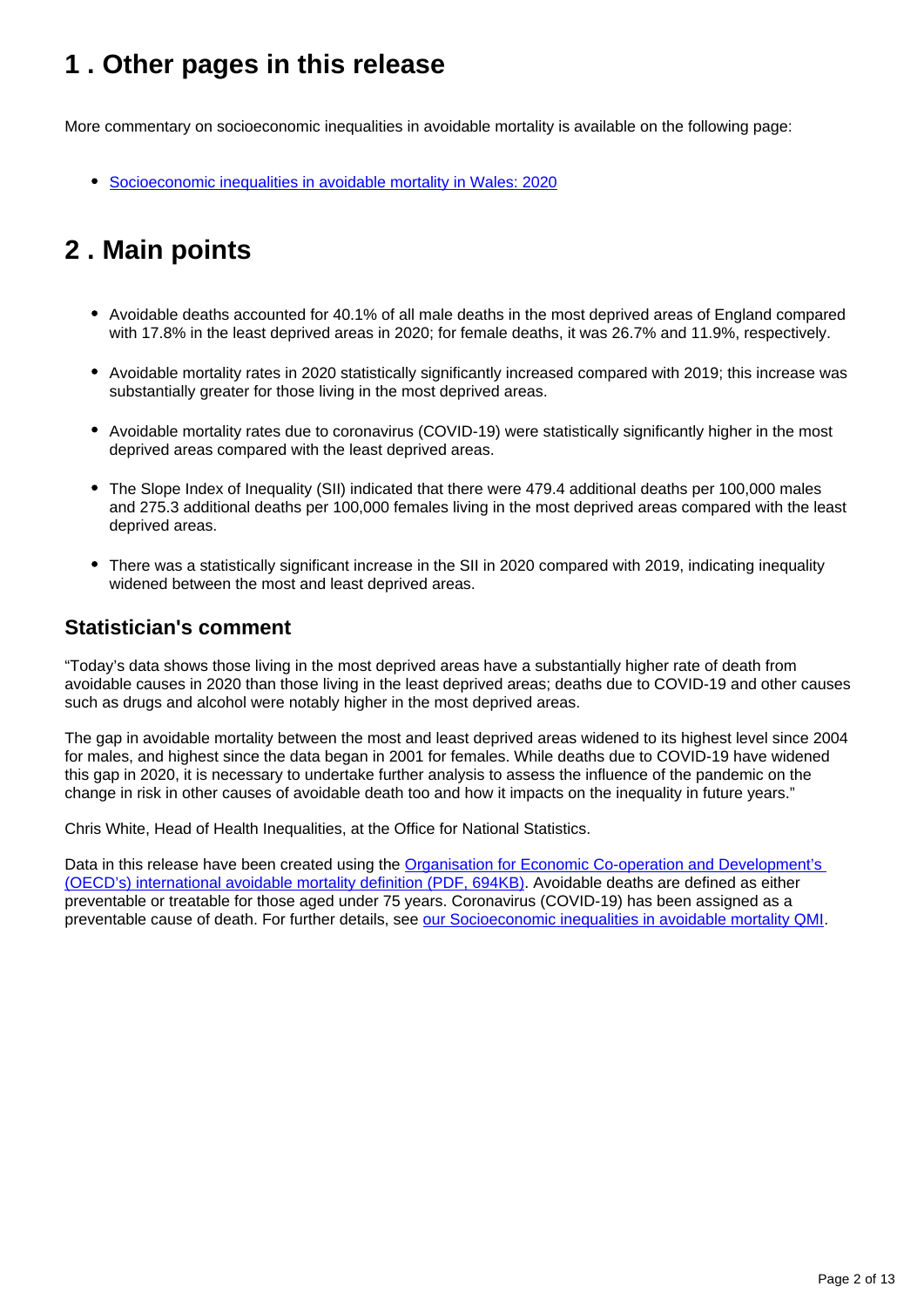## <span id="page-2-0"></span>**3 . Socioeconomic inequalities in avoidable mortality**

#### **Figure 1: The long-term decline in avoidable mortality in England was reversed in 2020 by significant increases in avoidable rates**

**Age-standardised avoidable mortality rates by sex and selected deciles, England, 2001 to 2020**

Figure 1: The long-term decline in avoidable mortality in England was reversed in 2020 by significant increases in avoidable rates

Age-standardised avoidable mortality rates by sex and selected deciles, England, 2001 to 2020



#### **Source: Office for National Statistics – Deaths registered in England**

#### **Notes:**

- 1. Figures are for deaths registered in each calendar year and exclude deaths of non-residents.
- 2. Age-standardised mortality rates are expressed per 100,000 people, stratified by sex and standardised to the 2013 European Standard Population.
- 3. Deprivation deciles are based on the Index of Multiple Deprivation. Most deprived areas refer to decile 1, and least deprived to decile 10.

In 2020, the male avoidable age-standardised mortality rate (ASMR) in the most deprived areas of England was 653.6 deaths per 100,000 males. This is statistically significantly higher than the 170.9 deaths per 100,000 males observed in the least deprived areas. The female ASMR also showed a statistically significant contrast, with 391.3 deaths per 100,000 females in the most deprived areas compared with 107.1 deaths per 100,000 females in the least deprived areas. Mortality rates for males were statistically significantly higher than females across all deprivation deciles.

Between 2001 and 2019, there have been statistically significant decreases in avoidable mortality for males and females living in the most and least deprived areas (Figure 1). The absolute falls were larger in the first decade compared with the second decade.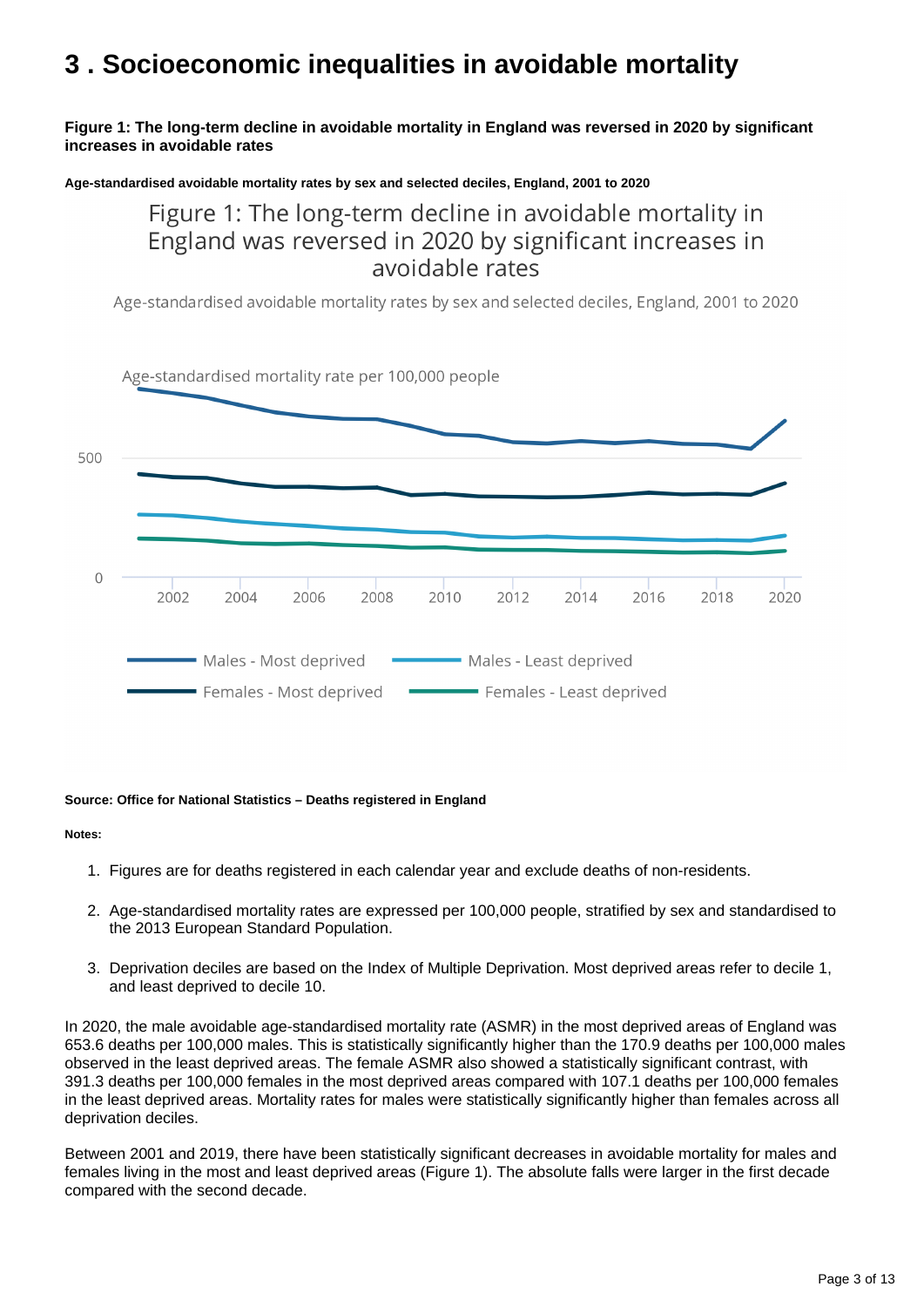However, 2020 saw statistically significant increases in avoidable mortality rates for males and females living in the most and least deprived areas. In the most deprived areas, avoidable mortality rates increased to the highest level since 2008 for males and 2003 for females. The absolute gap in avoidable mortality between the most and least deprived areas widened to the highest level since 2004 for males, and the highest level in the data time series for females.

## <span id="page-3-0"></span>**4 . Socioeconomic inequalities in avoidable mortality by cause**

In this section we are focusing on:

- COVID-19; a new cause in the avoidable mortality definition.
- Alcohol and drug-related disorders; the only category of causes where the age-standardised mortality rate (ASMR) has shown statistically significant increases since 2001 for males and females in the most deprived areas and males in the least deprived areas.
- Neoplasms (cancers); the largest cause of avoidable mortality for females in the most and least deprived areas and for males in the least deprived areas in 2020.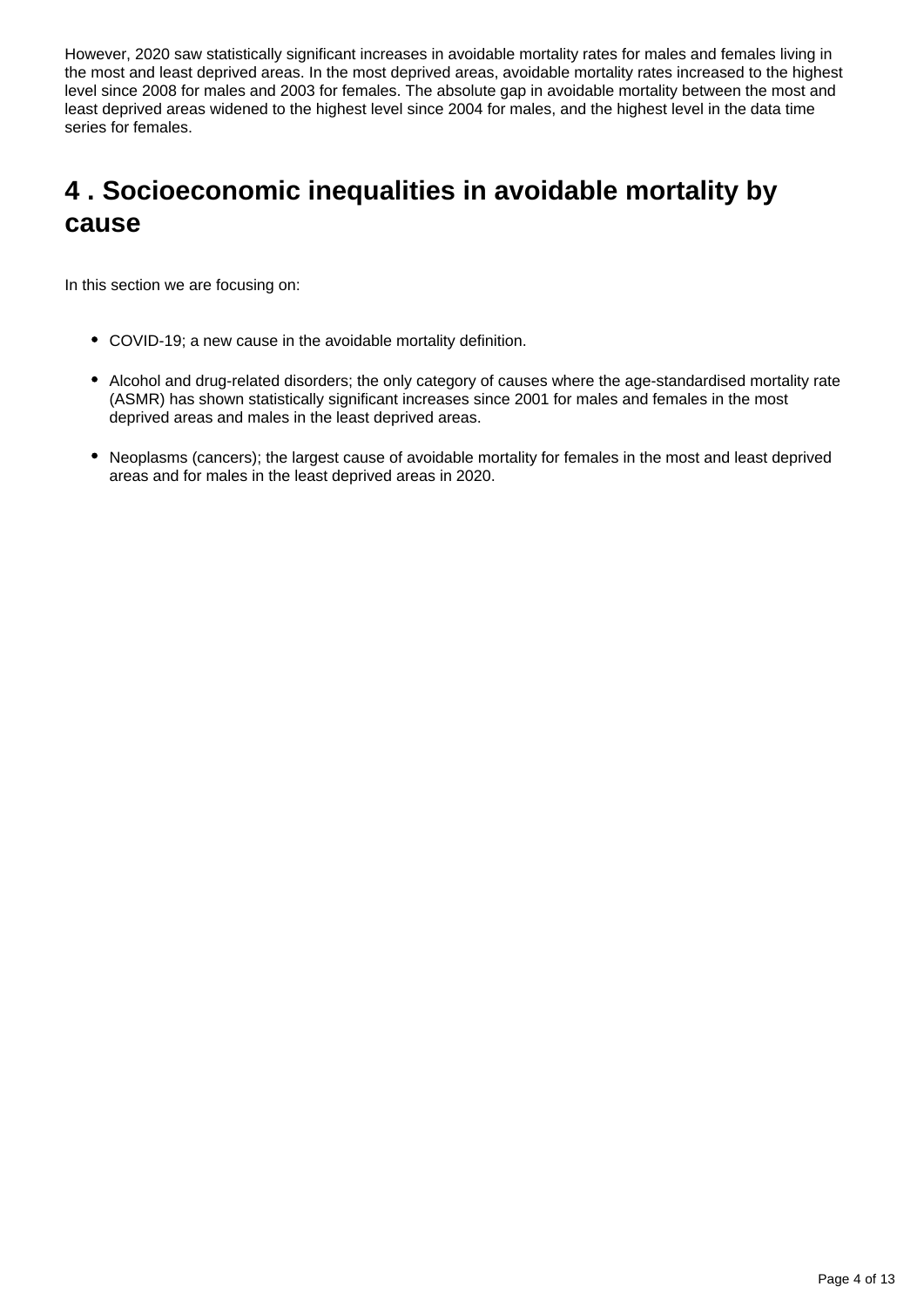### **Provisional assignment of new diseases**

**Figure 2: Avoidable mortality rates due to COVID-19 were statistically significantly higher for those living in the most deprived areas in England**

**Age-standardised avoidable mortality rates with an underlying cause of COVID-19 by sex and selected deprivation deciles, England, 2020**

## Figure 2: Avoidable mortality rates due to COVID-19 were statistically significantly higher for those living in the most deprived areas in England

Age-standardised avoidable mortality rates with an underlying cause of COVID-19 by sex and selected deprivation deciles, England, 2020



#### **Source: Office for National Statistics – Deaths registered in England**

#### **Notes:**

- 1. Figures are for deaths registered in each calendar year and exclude deaths of non-residents.
- 2. Age-standardised mortality rates are expressed per 100,000 people, stratified by sex and standardised to the 2013 European Standard Population.
- 3. Deprivation deciles are based on the Index of Multiple Deprivation. Most deprived areas refer to decile 1, and least deprived to decile 10.

Provisional assignment of new diseases is a new category in the Organisation for Economic Co-operation and [Development's international definition of avoidable mortality \(PDF, 694KB\)](https://www.oecd.org/health/health-systems/Avoidable-mortality-2019-Joint-OECD-Eurostat-List-preventable-treatable-causes-of-death.pdf?_ga=2.95253274.785549825.1636041196-1164473472.1612863517) to accommodate COVID-19 as an avoidable cause of death. There are no other causes of death within the category. In 2020, the avoidable mortality rates for deaths due to COVID-19 were statistically significantly higher for those in the most deprived areas compared with the least deprived areas (Figure 2).

For males, the avoidable age-standardised mortality rate (ASMR) for deaths due to COVID-19 in the most deprived areas was 95.1 deaths per 100,000 males, compared with 21.9 deaths per 100,000 males in the least deprived areas. For females, the ASMR in the most deprived areas was 53.3 deaths per 100,000 females, compared with 9.4 deaths per 100,000 females in the least deprived areas. Rates in the most deprived areas were 4.3 and 5.7 times higher than in the least deprived areas for males and females, respectively.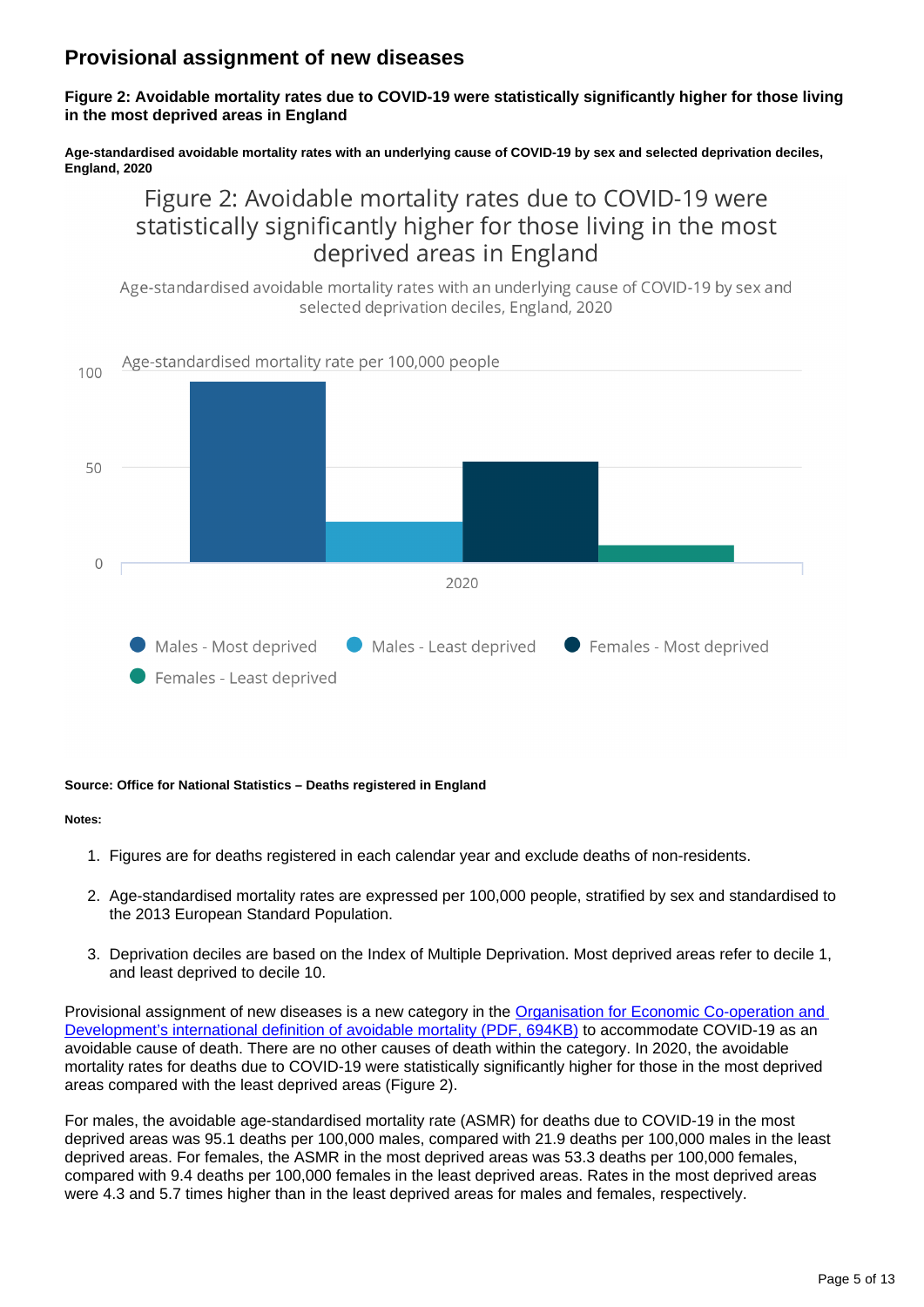There are complex factors to consider when trying to understand the reasons why COVID-19 deaths are higher in the most deprived areas compared with the least deprived areas. The Office for Health Improvement and [Disparities' Wider Impacts of COVID-19 on Health monitoring tool](https://analytics.phe.gov.uk/apps/covid-19-indirect-effects/) explores the indirect effects of the coronavirus (COVID-19) pandemic.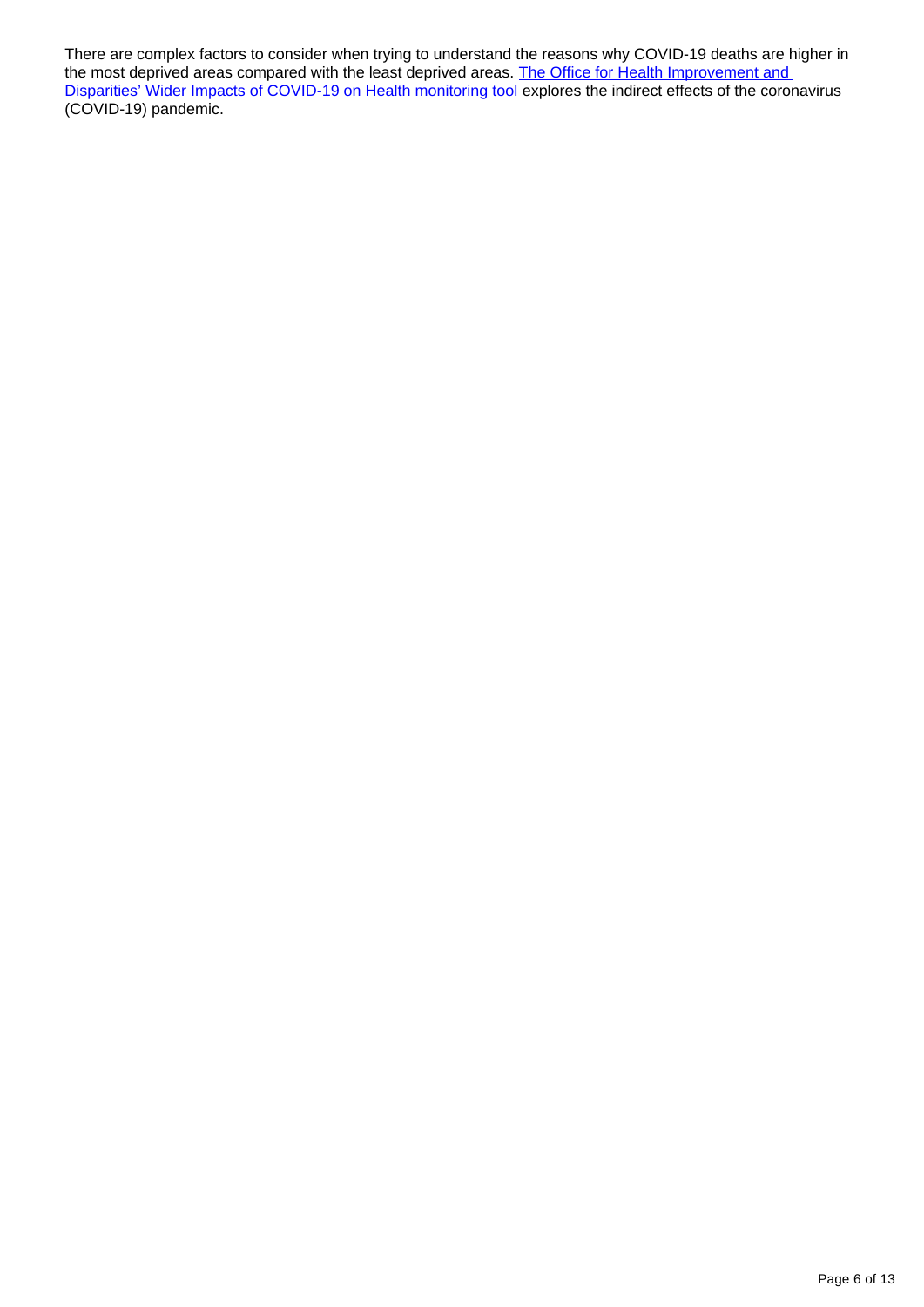## **Alcohol and drug-related disorders**

**Figure 3: Avoidable mortality rates for alcohol and drug-related disorders statistically significantly increased between 2001 and 2020 for males in England**

**Age-standardised avoidable mortality rates with alcohol and drug-related disorders as the underlying cause, by sex and selected deprivation deciles, England, 2001 to 2020**

Figure 3: Avoidable mortality rates for alcohol and drug-related disorders statistically significantly increased between 2001 and 2020 for males in England

Age-standardised avoidable mortality rates with alcohol and drug-related disorders as the underlying cause, by sex and selected deprivation deciles, England, 2001 to 2020



#### **Source: Office for National Statistics – Deaths registered in England**

#### **Notes:**

- 1. Figures are for deaths registered in each calendar year and exclude deaths of non-residents.
- 2. Age-standardised mortality rates are expressed per 100,000 people, stratified by sex and standardised to the 2013 European Standard Population.
- 3. Deprivation deciles are based on the Index of Multiple Deprivation. Most deprived areas refer to decile 1, and least deprived to decile 10.

Between 2001 and 2020, avoidable AMSRs for alcohol and drug-related disorders statistically significantly increased for males living in the most and least deprived areas, and for females living in the most deprived areas (Figure 3).

Over the last decade, avoidable mortality rates for alcohol and drug- related disorders have generally been increasing. Since 2012, which saw the lowest rates for those in the most and least deprived areas, rates have statistically significantly increased for males and females in the most deprived areas, and males in the least deprived areas. In the most deprived areas, the absolute gap between 2012 and 2020 was 17.8 deaths per 100,000 males, and 10.2 deaths per 100,000 females.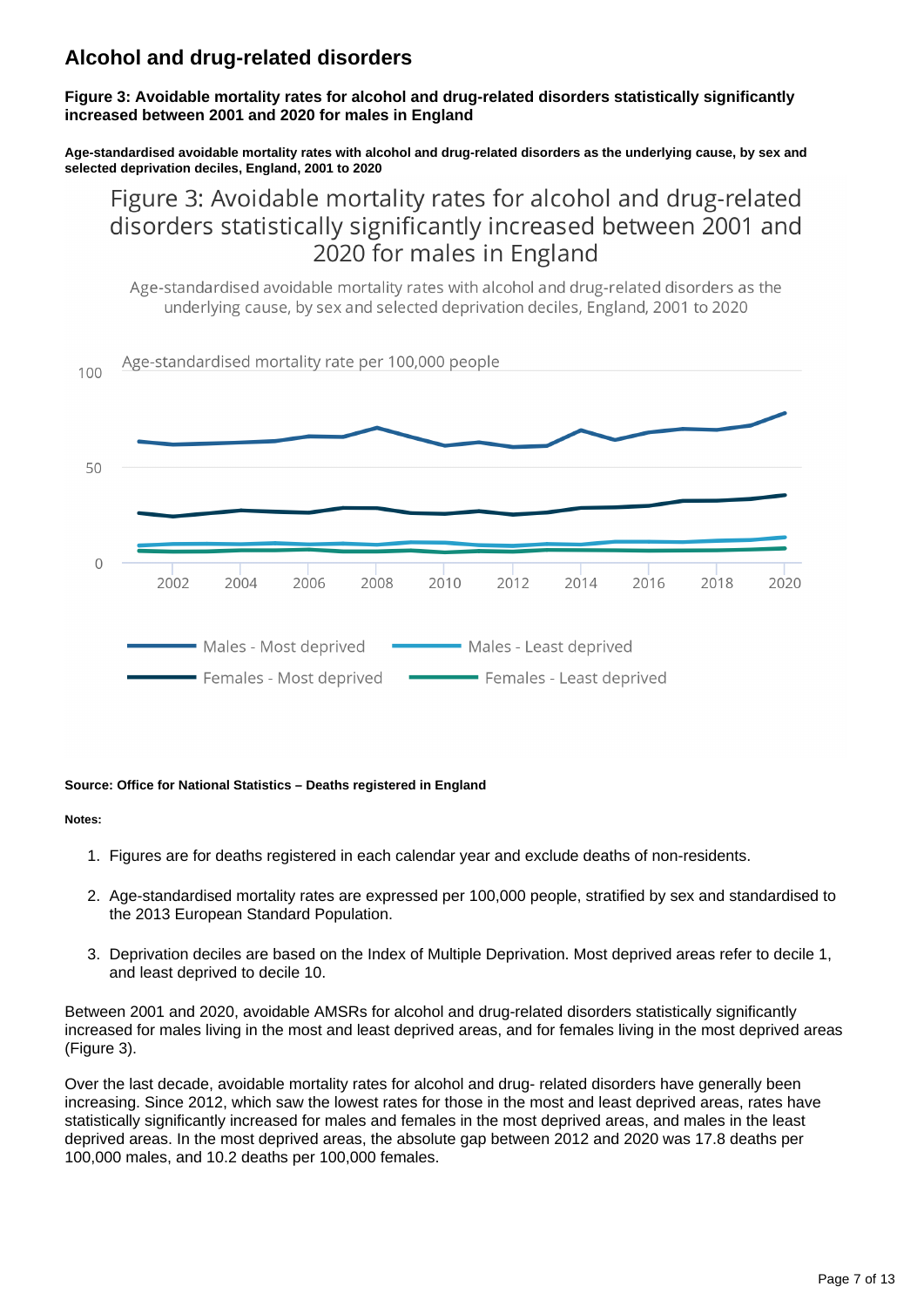The higher rates observed in the most deprived areas compared with the least deprived areas are in line with those reported in [our Alcohol-specific deaths in the UK: liver diseases and the impact of deprivation dataset.](https://www.ons.gov.uk/peoplepopulationandcommunity/healthandsocialcare/causesofdeath/datasets/alcoholspecificdeathsintheunitedkingdomsupplementarydatatables) Deaths from drug-related disorders also increased in 2020; more information can be found in our Deaths related [to drug poisoning in England and Wales: 2020 registrations bulletin.](https://www.ons.gov.uk/peoplepopulationandcommunity/birthsdeathsandmarriages/deaths/bulletins/deathsrelatedtodrugpoisoninginenglandandwales/2020#possible-explanations-for-the-increase-in-drug-related-deaths)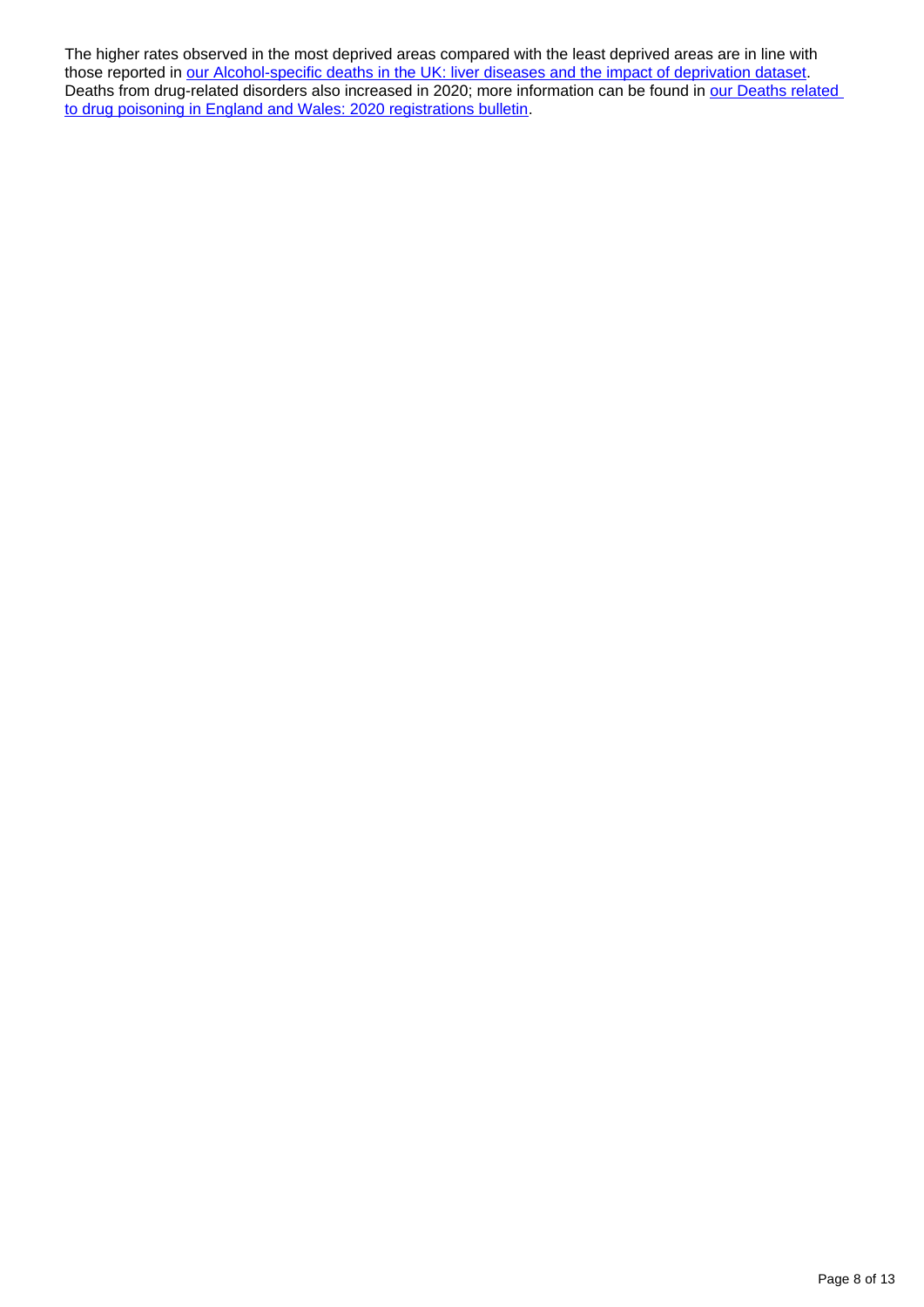## **Neoplasms (Cancer)**

#### **Figure 4: Avoidable mortality rates for neoplasms statistically significantly decreased between 2001 and 2020 in England**

**Age-standardised avoidable mortality rates with an underlying cause of neoplasms by sex and selected deprivation deciles, England, 2001 to 2020**

## Figure 4: Avoidable mortality rates for neoplasms statistically significantly decreased between 2001 and 2020 in England

Age-standardised avoidable mortality rates with an underlying cause of neoplasms by sex and selected deprivation deciles, England, 2001 to 2020



#### **Source: Office for National Statistics – Deaths registered in England**

#### **Notes:**

- 1. Figures are for deaths registered in each calendar year and exclude deaths of non-residents.
- 2. Age-standardised mortality rates are expressed per 100,000 people, stratified by sex and standardised to the 2013 European Standard Population.
- 3. Deprivation deciles are based on the Index of Multiple Deprivation. Most deprived areas refer to decile 1, and least deprived to decile 10.

Between 2001 and 2020, avoidable mortality rates for neoplasms statistically significantly decreased for males and females living in the most and least deprived areas of England (Figure 4).

For males, the absolute gap in avoidable mortality between the most and least deprived areas widened slightly in 2020 compared with 2019. There was a gap of 89.3 deaths per 100,000 males in 2020 compared with a gap of 83.1 deaths per 100,000 males in 2019. For females, the absolute gap in avoidable mortality for neoplasms narrowed in 2020, decreasing from 69.3 deaths per 100,000 females in 2019 to 65.7 deaths per 100,000 females.

The statistically significant higher rates observed in the most deprived areas compared with the least deprived areas could be linked to lower screening uptake in the most deprived areas, as discussed in [Cancer Research UK'](https://www.cancerresearchuk.org/sites/default/files/cancer_inequalities_in_the_uk.pdf) [s Socio-economic deprivation analysis \(PDF, 720KB\)](https://www.cancerresearchuk.org/sites/default/files/cancer_inequalities_in_the_uk.pdf).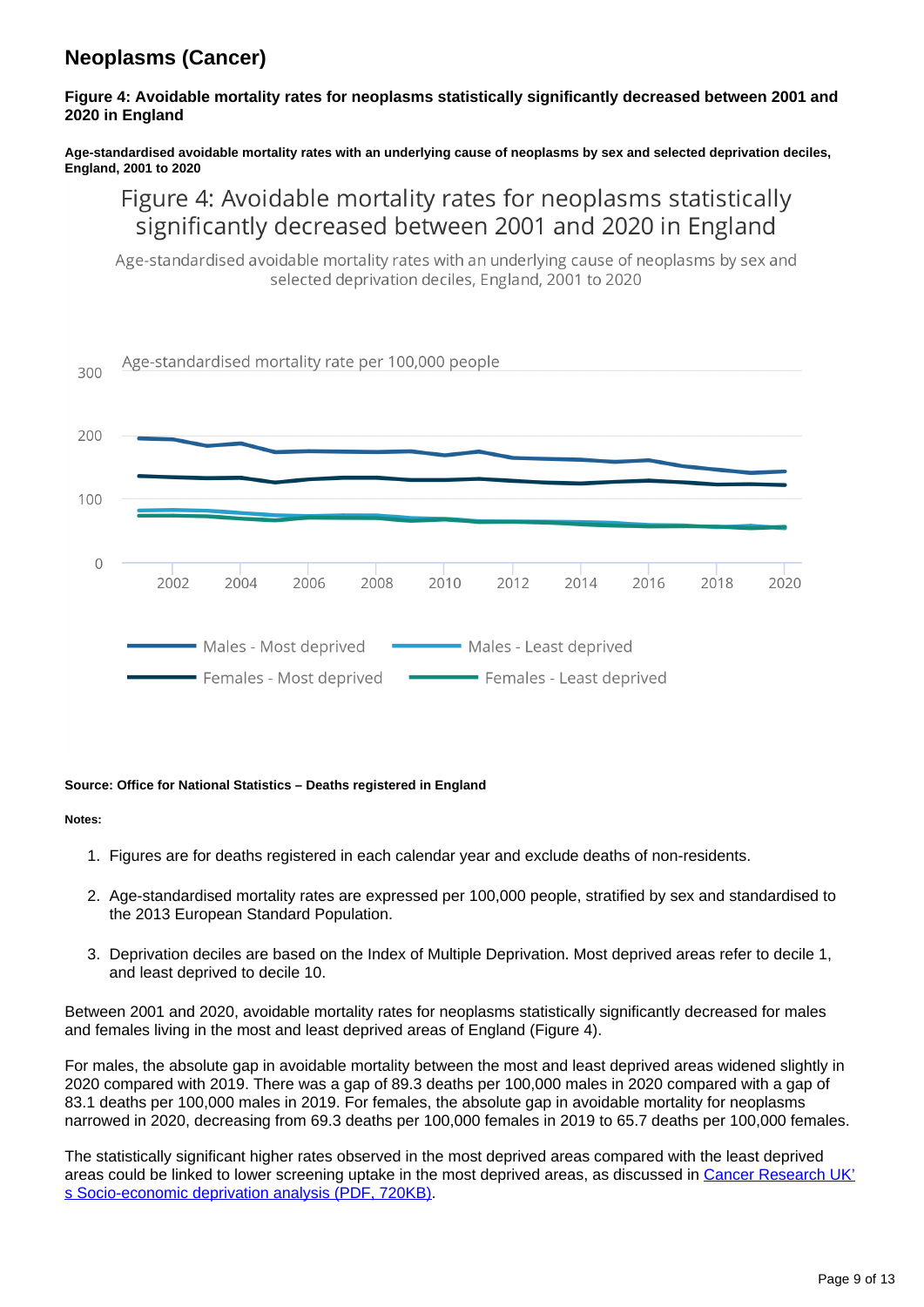## <span id="page-9-0"></span>**5 . The Slope Index of Inequality (SII) in avoidable mortality**

The SII measures the absolute inequality and represents the difference between the hypothetical "most" and "least" deprived areas on the deprivation scale. In this release, the SII figure represents the number of additional avoidable deaths per 100,000 people in the most deprived areas compared with the least.

#### **Figure 5: The Slope Index of Inequality (SII) in avoidable mortality statistically significantly increased for males and females between 2019 and 2020**

**Slope Index of Inequality for avoidable mortality by sex, England, 2001 to 2020**

## Figure 5: The Slope Index of Inequality (SII) in avoidable mortality statistically significantly increased for males and females between 2019 and 2020

Slope Index of Inequality for avoidable mortality by sex. England, 2001 to 2020



#### **Source: Office for National Statistics – Deaths registered in England**

#### **Notes:**

- 1. Figures are for deaths registered in each calendar year and exclude deaths of non-residents
- 2. The Slope Index of Inequality is reported as a positive value to demonstrate increasing mortality rates with increasing deprivation.

Between 2001 and 2020, the inequality in the avoidable mortality rate for males statistically significantly decreased from 531.9 to 479.4 deaths per 100,000 males. However, for females there was an increase that was not statistically significant from 273.0 to 275.3 per 100,000 females (Figure 5).

For both males and females, there were large, statistically significant increases in the inequality in avoidable mortality between 2019 and 2020. There was a 25.9% increase for males and a 17.1% increase for females. In 2020, the SII was statistically significantly higher than all years since 2009 for males and 2004 for females.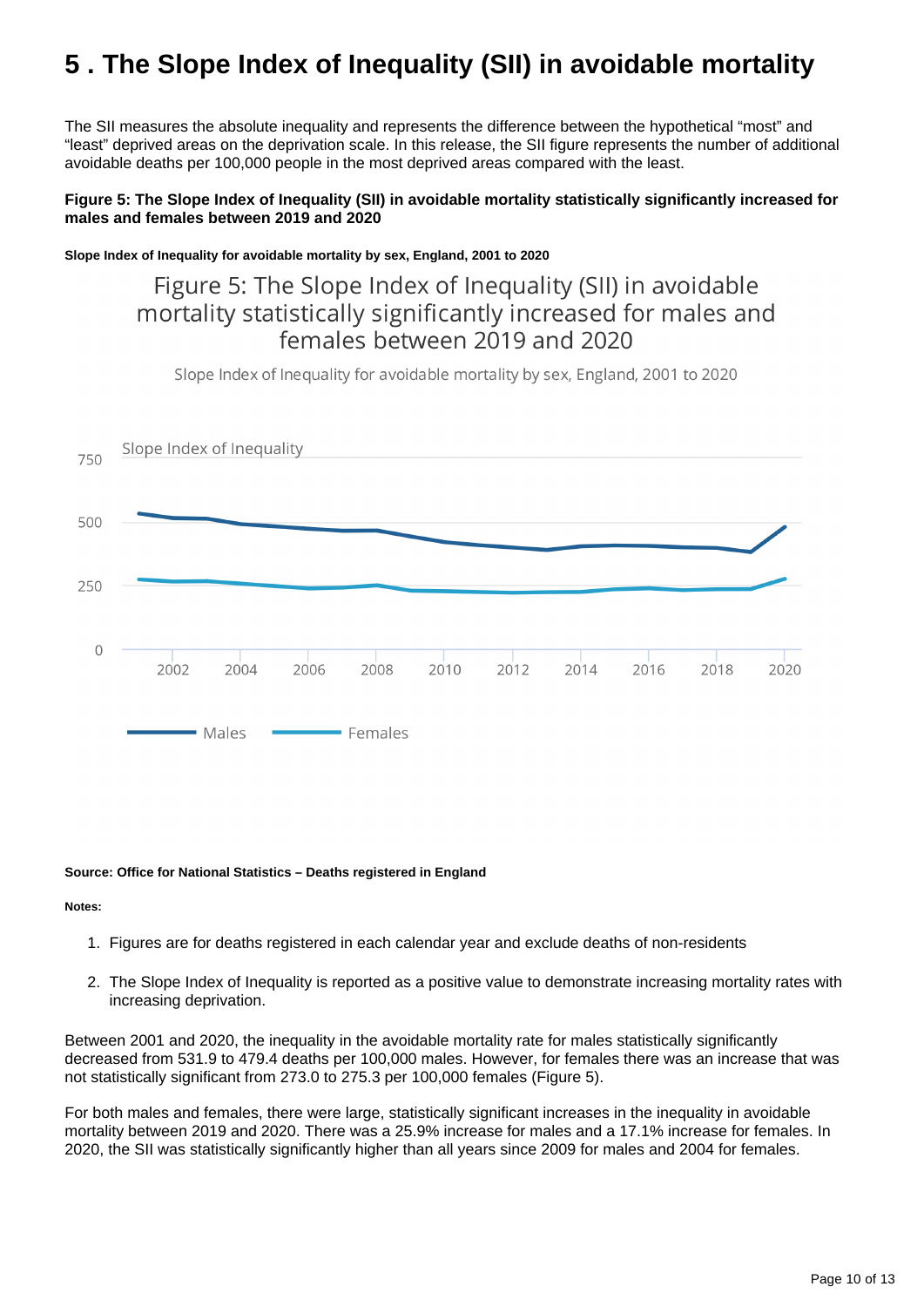## <span id="page-10-0"></span>**6 . Socioeconomic inequalities in avoidable mortality in England data**

[Socioeconomic inequalities in avoidable mortality: England analysis](https://www.ons.gov.uk/peoplepopulationandcommunity/healthandsocialcare/causesofdeath/datasets/measuringsocioeconomicinequalitiesinavoidablemortalityenglandanalysis) Dataset | Released 28 March 2022 Annual age-standardised mortality rates by deprivation decile, sex and cause as well as absolute (Slope Index of Inequality) measures of inequality in England.

## <span id="page-10-1"></span>**7 . Glossary**

### **Preventable mortality**

Preventable mortality refers to causes of death that can be mainly avoided through effective public health and primary prevention interventions (that is, before the onset of diseases or injuries, to reduce incidence).

### **Treatable mortality**

Refers to causes of death that can be mainly avoided through timely and effective health care interventions, including secondary prevention and treatment (that is, after the onset of disease, to reduce case fatality).

### **Avoidable mortality**

Refers to deaths that are preventable or treatable.

### **Age-standardised mortality rates**

Used to allow comparisons between populations that may contain different proportions of people of different ages.

### **Statistical significance**

Refers to statistically significant changes or differences. Statistical significance has been determined using the 95% confidence intervals, where instances of non-overlapping confidence intervals between figures indicate the difference is unlikely to have arisen from random fluctuation.

### **Slope Index of Inequality (SII)**

Models the absolute inequality (the difference between the hypothetical most and least deprived populations) in avoidable mortality using weighted linear regression. This takes account of the inequality across all adjacent deciles of relative deprivation, rather than focusing only on the differencing of the two extremes.

## <span id="page-10-2"></span>**8 . Measuring the data**

Figures are calculated using death registration data for England held by the Office for National Statistics (ONS).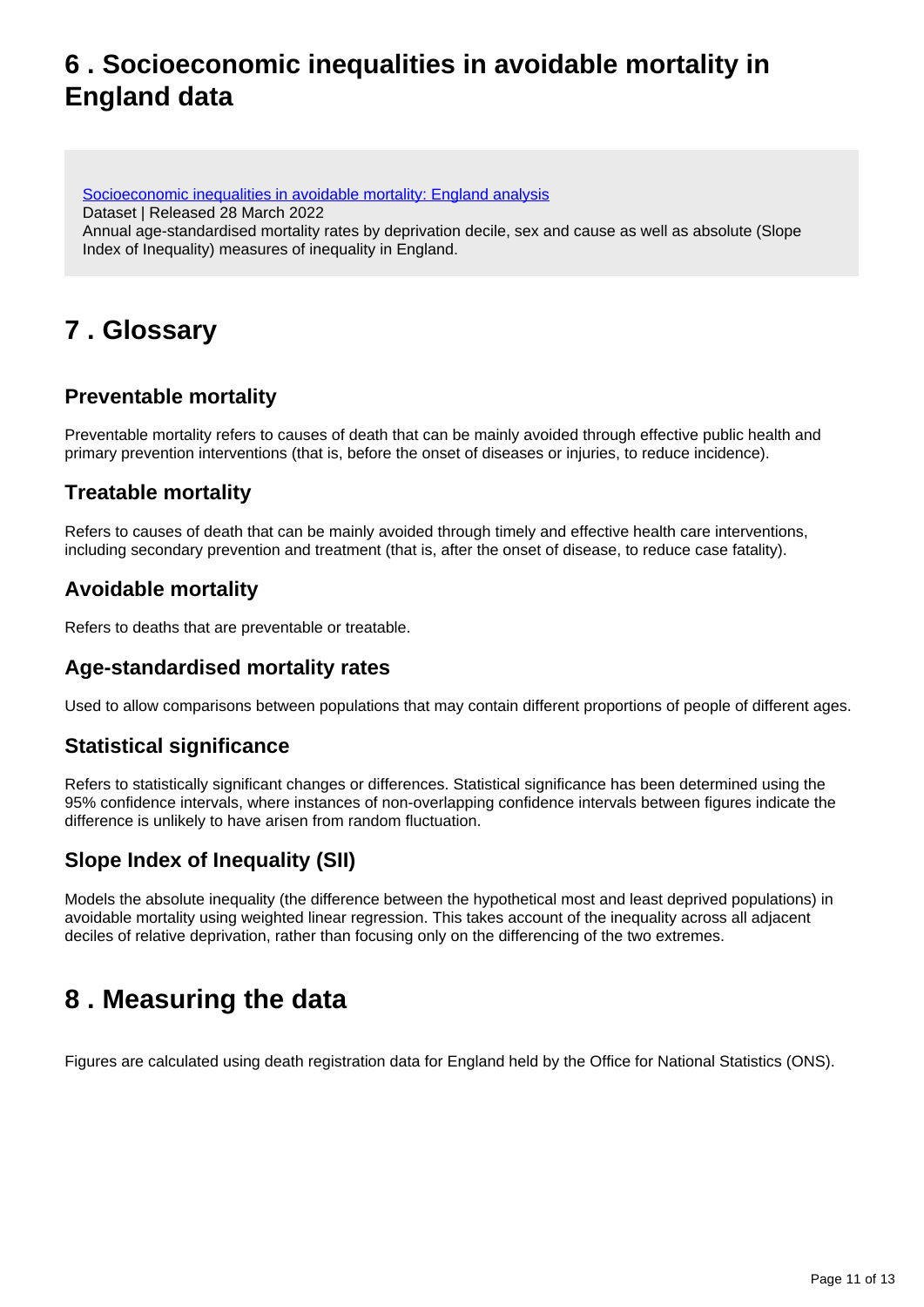## **Defining avoidable mortality**

The Organisation for Economic Co-operation and Development's (OECD's) international avoidable mortality [definition \(PDF, 694KB\)](https://www.oecd.org/health/health-systems/Avoidable-mortality-2019-Joint-OECD-Eurostat-List-preventable-treatable-causes-of-death.pdf) has been implemented from 2001 onwards.

This definition of avoidable mortality is different to the [NHS' measure of avoidable deaths in hospital](https://www.gov.uk/government/news/nhs-becomes-first-healthcare-system-in-the-world-to-publish-numbers-of-avoidable-deaths), which NHS trusts in England are required to publish figures on. More information on this is available in [our Socioeconomic](https://www.ons.gov.uk/peoplepopulationandcommunity/healthandsocialcare/causesofdeath/methodologies/socioeconomicinequalitiesinavoidablemortalityqmi)  [inequalities in avoidable mortality QMI.](https://www.ons.gov.uk/peoplepopulationandcommunity/healthandsocialcare/causesofdeath/methodologies/socioeconomicinequalitiesinavoidablemortalityqmi)

More quality and methodology information on strengths, limitations, appropriate uses, and how the data were created is available in the Socioeconomic inequalities in avoidable mortality QMI. Further breakdowns of data are included in [our Socioeconomic inequalities in avoidable mortality: England analysis datasets](https://www.ons.gov.uk/peoplepopulationandcommunity/birthsdeathsandmarriages/deaths/bulletins/socioeconomicinequalitiesinavoidablemortalityinengland/2019/relateddata).

### **Socioeconomic deprivation**

Socioeconomic deprivation is measured using **England's Index of Multiple Deprivation (IMD)** on gov.uk, which provides an overall relative measure of deprivation for each Lower layer Super Output Area (LSOA). More information can be found in [our Socioeconomic inequalities in avoidable mortality QMI.](https://www.ons.gov.uk/peoplepopulationandcommunity/healthandsocialcare/causesofdeath/methodologies/socioeconomicinequalitiesinavoidablemortalityqmi)

### **Early access for quality assurance purposes**

We provide early access for quality assurance to a small number of people working in other government bodies. This is for general comment on the plausibility of our findings. However, the Office for National Statistics (ONS) independently produces these statistics, and determines the content and interpretation of the measures presented in bulletins.

## <span id="page-11-0"></span>**9 . Strengths and limitations**

The main strength of our Socioeconomic inequalities in avoidable mortality bulletin is that the implementation of the [Organisation for Economic Co-operation and Development's \(OECD's\) international avoidable mortality](https://www.oecd.org/health/health-systems/Avoidable-mortality-2019-Joint-OECD-Eurostat-List-preventable-treatable-causes-of-death.pdf)  [definition \(PDF, 694KB\)](https://www.oecd.org/health/health-systems/Avoidable-mortality-2019-Joint-OECD-Eurostat-List-preventable-treatable-causes-of-death.pdf) means our statistics are internationally comparable.

The main limitation of our Socioeconomic inequalities in avoidable mortality bulletin is that cause of death data do not account for coding changes that occurred in 2011 and 2014.